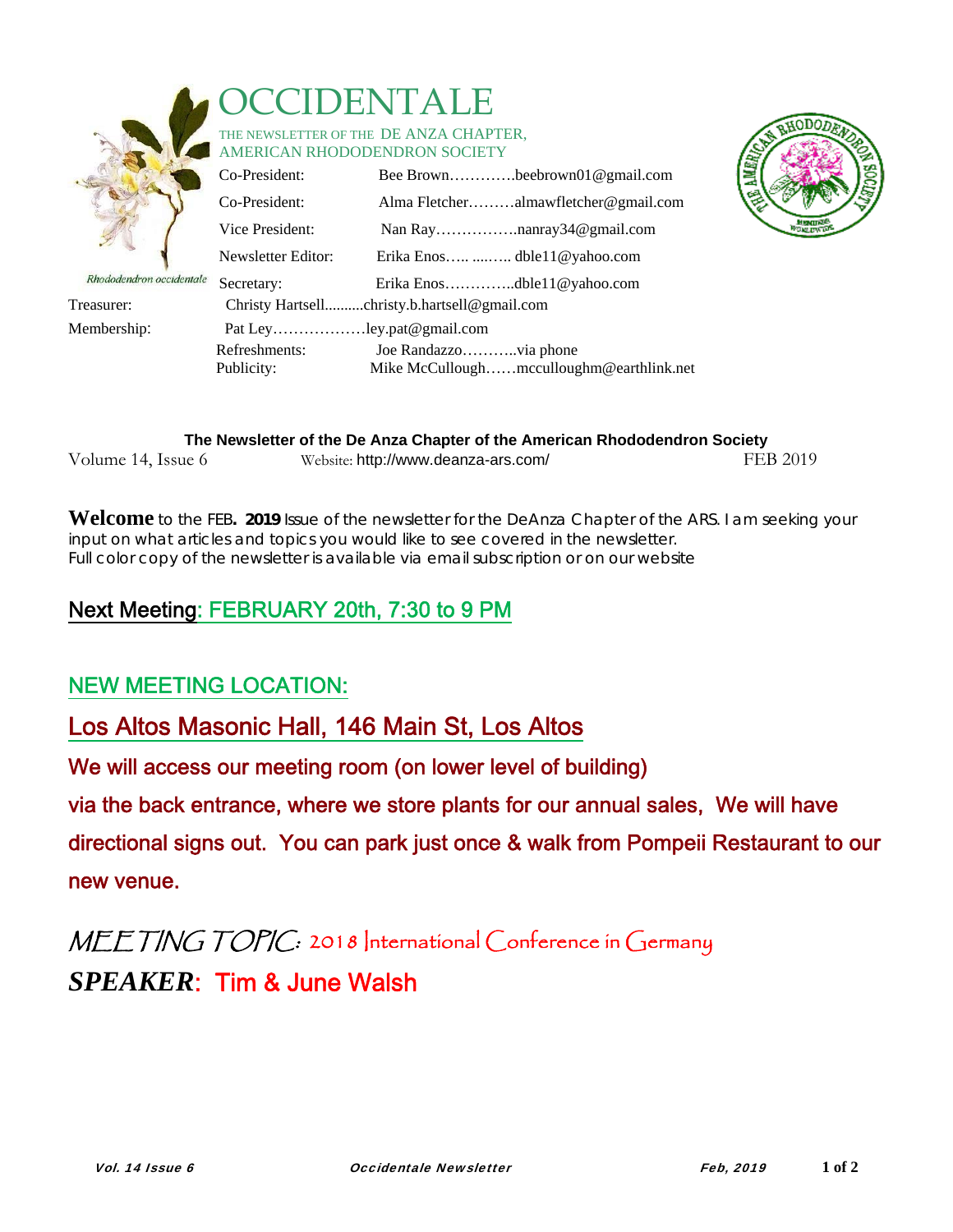**Tim & June will give us a travelogue of the Germany Rhododendron convention in May of 2018. They also visited Northern Wales before going to Bremen, Germany. Tim will show areas and highlights of both.** 

**Both Tim & June are very active in the Eureka Chapter and national ARS on many levels. Tim also has been instrumental in developing the Moss Family Temperate Woodland Garden at Humboldt Botanical Garden. June is a Gold Medal winner of the ARS** 

**If you'd like to join fellow members and our guest speakers at the pre-meeting dinner @ Pompeii Restaurant, 100 State St, Los Altos, please contact Pat Ley (ley.pat@gmail.com or 650-941-1674) by Tues @ 5:30, to reserve your spot at the rhodie table.** 

#### SHOW & TELL

Cheriel Gordon has graciously offered to host a field trip to her Saratoga garden on Wednesday April 17<sup>th</sup> from 2 pm to 4 pm. Cheriel is an avid gardener & her garden is well worth visiting. This visit will be in lieu of our monthly Wed Night meeting.

#### Our Annual Plant Sale will take place on APRIL 27th from 9-1

#### MAINTENANCE

**Don Wallace says there are 2 times a year when your rhodies & azaleas should be fed & this week is one of them. 1 cup of balanced fertilizer (or one with a larger Phosphorus (middle) number for bigger blooms) for 3 ft plants and 2 cups for 5-6 ft plants. He also suggests placing some mulch on top of the fertilizer for more long term feeding & to help prevent weed germination** 

#### Meeting & Activity Schedule for 2018 / 2019 Season

|          | Feb 20th Tim & June Walsh recounting 2018 International Convention in Germany |
|----------|-------------------------------------------------------------------------------|
| Mar 20th | <b>TBD</b>                                                                    |
|          | Apr 17 <sup>th</sup> Field Trip to Gordon Garden in Saratoga                  |
|          | April 27th DE Anza Annual Plant Sale                                          |
| May?     | TBD.                                                                          |
|          | June 22 End of Season meeting & potluck $\mathcal Q$ Pat Ley's LAH home       |

.